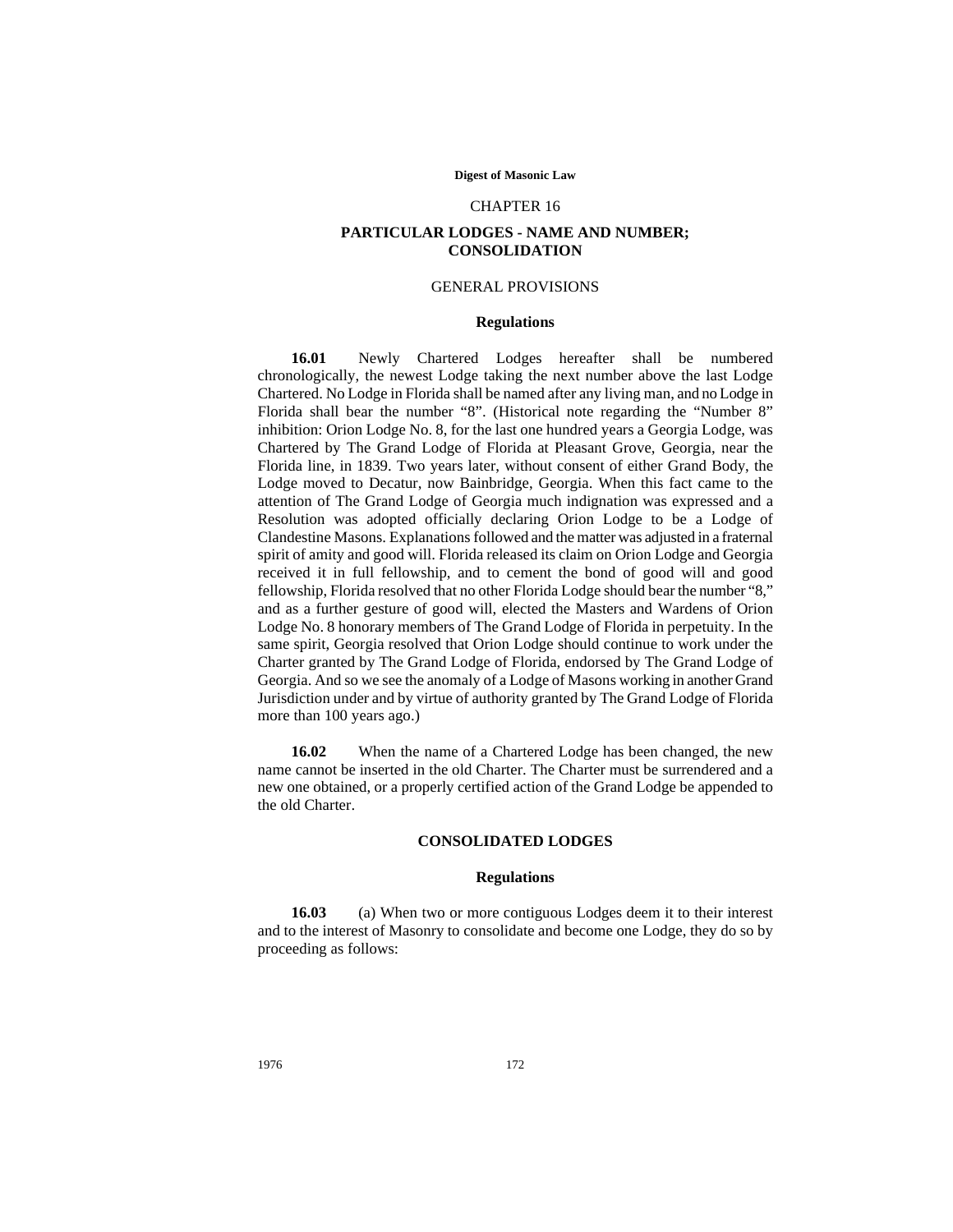A Resolution in writing proposing consolidation and naming the Lodges to be consolidated shall be offered at a Stated Communication of each Lodge concerned, and shall lie over for at least one month in each and every such Lodge.

(b) If the majority of the members present at the next Stated Communication of each and every Lodge concerned, held after said Resolution shall have laid over for a month as herein above specified, vote in favor of the Resolution, the members of each Lodge so voting by a majority vote in favor of such Resolution, shall be furnished a copy of the Resolution. Same to be sent by mail to their last known address with notice that final action will be taken on said Resolution at a Stated Communication of said Lodge or Lodges on a date to be specified in said notice, which said date shall be not less than ten (10) days after the date of the mailing of said notice.

(c) If three-fourths of the members of a Lodge so concerned with such Resolution, at a Stated Communication of said Lodge held on the date specified in the notice hereinabove mentioned, vote in favor of such consolidation, the Secretary of each Lodge so voting favorably shall notify the Grand Master. If the Grand Master approves of said consolidation, he shall give written notice thereof to each Lodge affected and the consolidation of the Lodges so voting in favor of same shall become effective from date of such approval.

(d) The name of the new or consolidated Lodge may be the name and number of either of the Lodges participating in the consolidation, or a combination name derived from the names of the Lodges participating, and shall be selected or agreed upon by a majority vote of the membership of the new or consolidated Lodge at the first Stated Communication of said Lodge held after said consolidation becomes effective. However, the Lodges participating in the consolidation may propose a name and number for the new or consolidated Lodge by including same in said proposed Resolution of consolidation, and in the event said name and number is so specified and said Resolution becomes effective, the name and number so specified in said Resolution shall be the name and number of said new or consolidated Lodge. If the membership of said new or consolidated Lodge does not agree upon a new name and number for said Lodge, or desire to do so, the selection of a name and number for said Lodge may be referred to the Grand Master for his decision.

(e) When said consolidation becomes effective, a new Charter shall be issued reciting the fact of such consolidation and the name and number of said Lodge. No fee shall be payable therefore.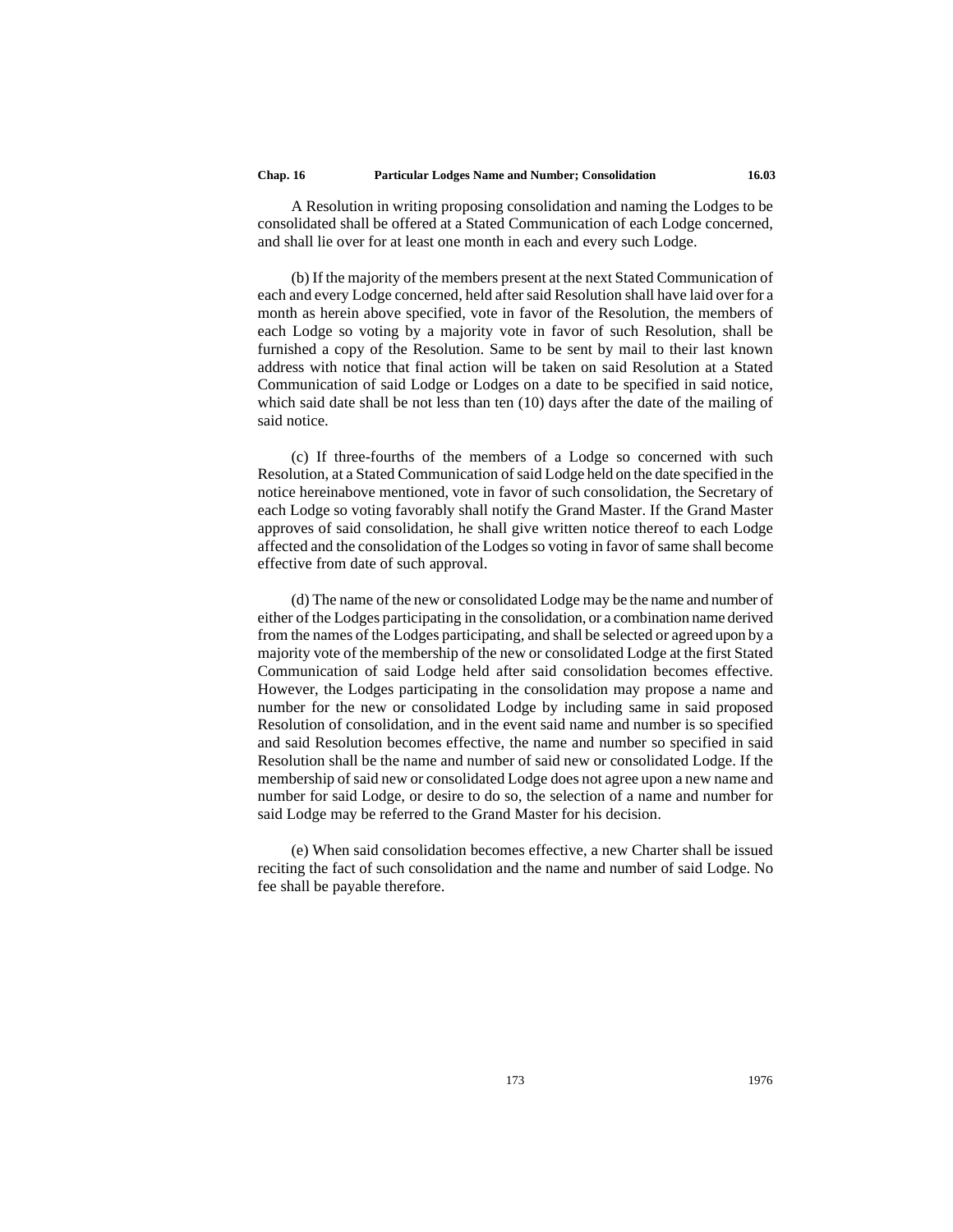#### **16.04 Digest of Masonic Law Chap. 16**

(f) The Charters and Seals of the consolidating Lodges shall be surrendered to the Grand Secretary. The new or consolidated Lodge shall acquire the title to all funds and the property of said consolidating Lodges, and shall assume responsibility for all Grand Lodge dues and assessments and all other debts and liabilities of the consolidating Lodges.

(g) All members of the consolidating Lodges shall upon said consolidation becoming effective automatically become members of the consolidated Lodge, and subject to the jurisdiction thereof.

(h) Nothing herein contained shall vary or affect the right of a member in good standing of any of the Lodges concerned in said consolidation to demand his dimit at any time from his Lodge of original membership prior to the effective date of said consolidation, or from said consolidated Lodge after the date of said consolidation. Any such demand must be made conformably to the requirements of the Laws, Rules, and Regulations of The Grand Lodge of Florida.

(i) The terms of all Officers of the consolidating Lodges shall terminate as of the date when such consolidation is effective, and the Masters and Wardens of such Lodge shall be considered as having served the full term of their respective offices.

(j) At the first Stated Communication of said Consolidated Lodge, the Grand Master, District Deputy Grand Master, or the Master of the oldest Lodge concerned, shall open a Lodge of Master Masons and hold an election for Officers of said consolidated Lodge. The Appointive Officers shall be named, Officers installed, By-Laws proposed, and all other organization details attended to conformably to the Laws and Regulations of this Grand Jurisdiction. The Officers so elected and appointed for said Consolidated Lodge shall serve until the end of the current Masonic year and at the end of said year shall be deemed and considered to have served a full regular term in said offices.

# **MERGER OF LODGES**

**16.04** When two or more Lodges in a Masonic District deem it in the best interest of said Lodges and of Freemasonry to merge and become one Lodge, they may do so by the following procedures:

(a) A Resolution in writing proposing the merger shall be prepared, which Resolution shall set forth therein the following:

> (1) A recital of the facts and circumstances which are deemed sufficient ground for the proposed merger.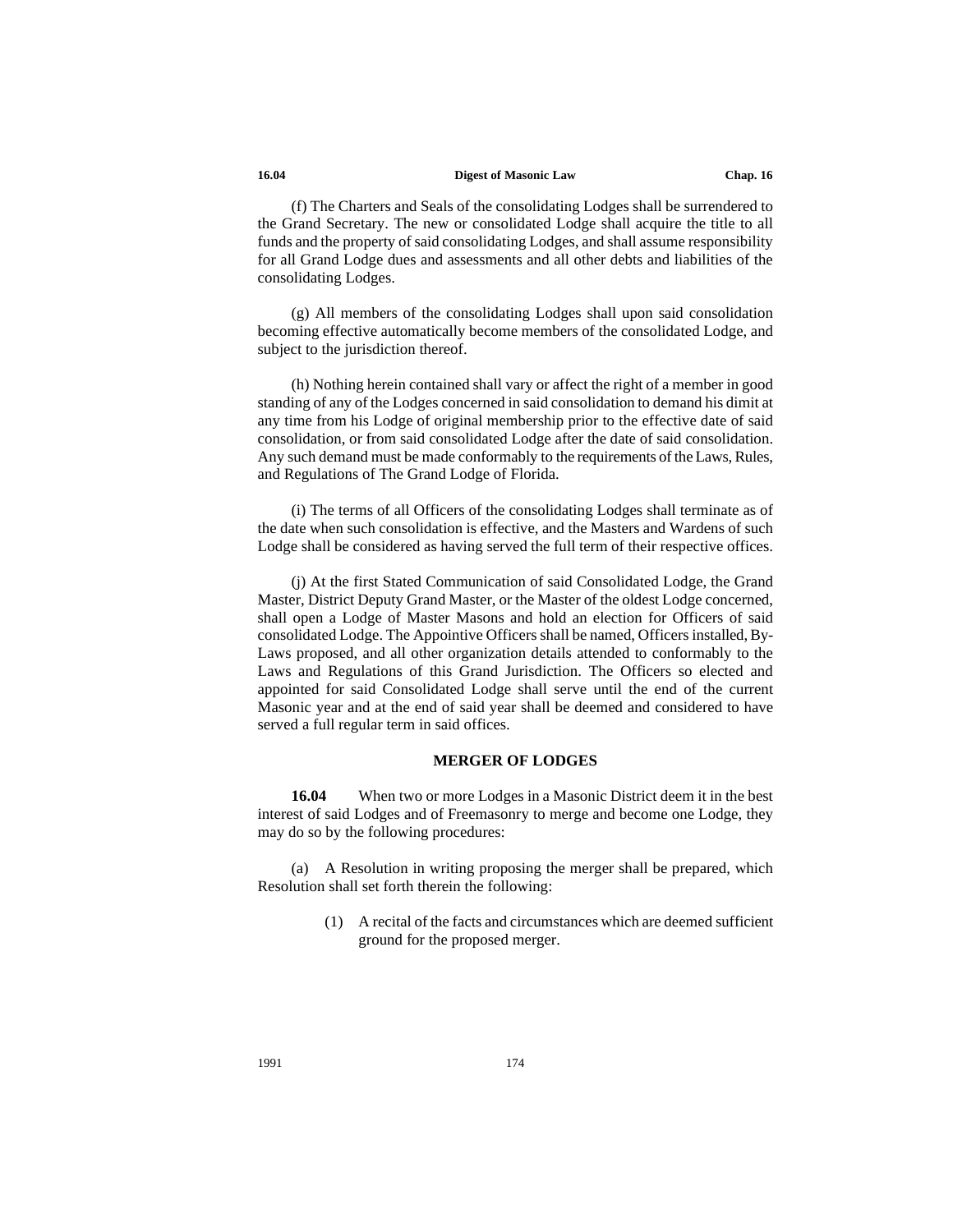- (2) The names of the Lodges proposing to merge.
- (3) Which Lodge shall retain its Name and Charter, which shall be referred to as the continuing Lodge, and which Lodge or Lodges shall surrender its or their Charter, which Lodges shall be referred to as the merging Lodge or Lodges.
- (4) The proposed plan or program for transfer of the funds and property to and the assumption of liability by the continuing Lodge.
- (5) The proposed plan or program for preserving the records, papers, documents, and similar items of the Lodge or Lodges being merged.
- (6) The proposed schedule for implementing the merger which shall specify in detail the approximate dates of presentation of the proposed Resolution to the several Lodges involved, presentation of the same to Grand Master for approval or disapproval as hereinafter provided and date for final merger.

(b) The foregoing Resolution shall be prepared and signed by a majority of the Elected Officers of each of the Lodges involved and, after due notice to the Craft, shall be presented to all involved Lodges for approval by majority vote of those present at a Stated Communication. It shall then be presented to the Grand Master on or before the proposed date for such presentation specified in the Resolution.

(c) The Grand Master shall review the Resolution and enter such order thereon as he may be advised, either approving or disapproving the Resolution or approving it with modification or with additional provisions, including a new schedule for progress of the proposed merger.

(d) Upon approval by the Grand Master, the Resolution shall be read to the Lodges involved at a Stated Communication and if approved by majority vote of the members present and voting in each Lodge, the Resolution shall be laid over in each of such Lodges for not less than one month nor more than two months, and if upon due notice it is adopted by three-fourths vote of the members present and voting at a Stated Communication of each Lodge involved in the merger, the proceedings for merger shall progress as specified in the order of the Grand Master.

174a 1991